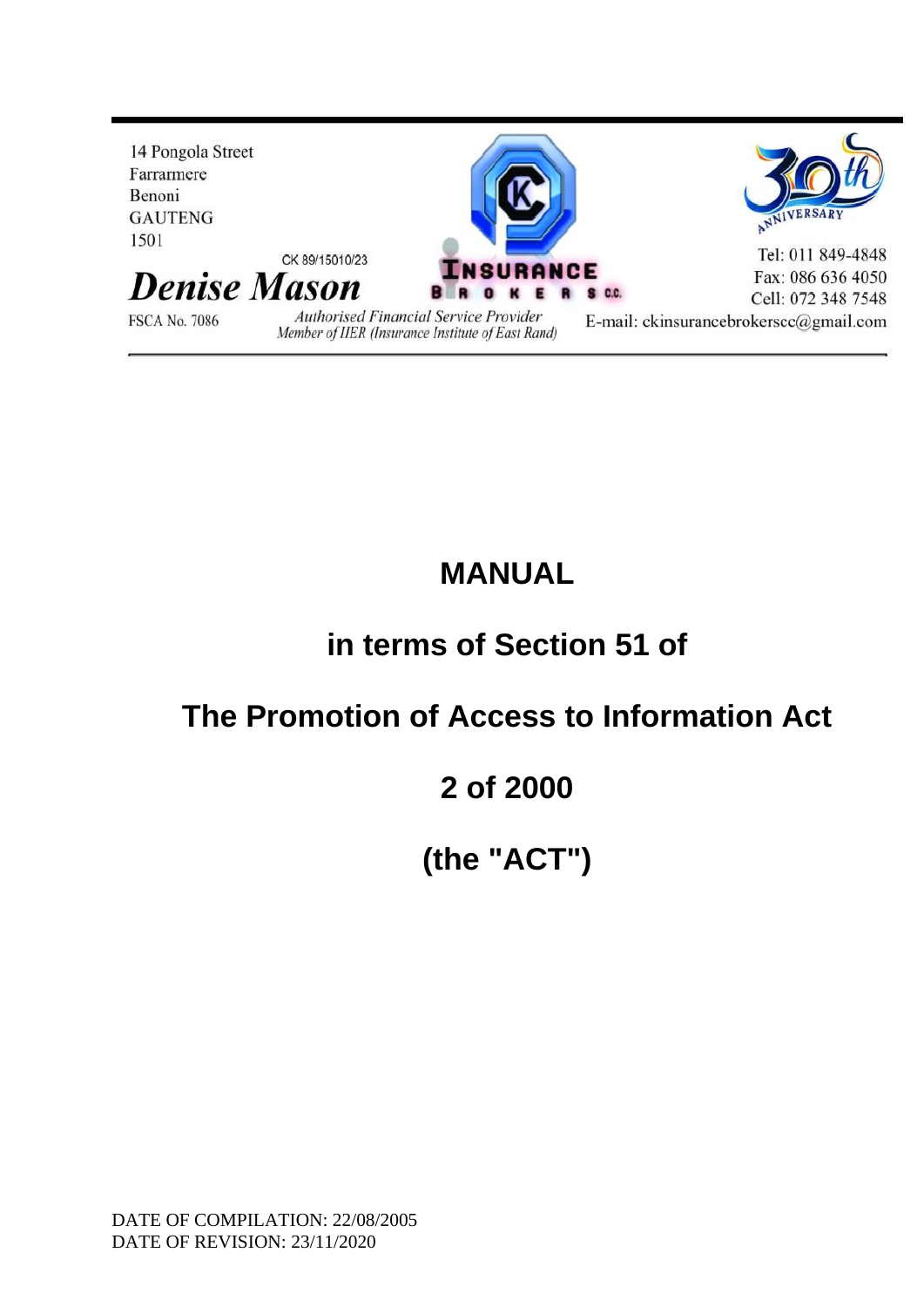### **INDEX**

- **1. Introduction**
- **2. Contact Details**
- **3. The ACT and Section 10 Guide please note that this clause is mandatory to be included in all S 51 manuals as is.**
- **4. Applicable Legislation**
- **5. Schedule of Records**
- **6. Form of Request**
- **7. Annexure A Fees & Annexure B Requestor Form**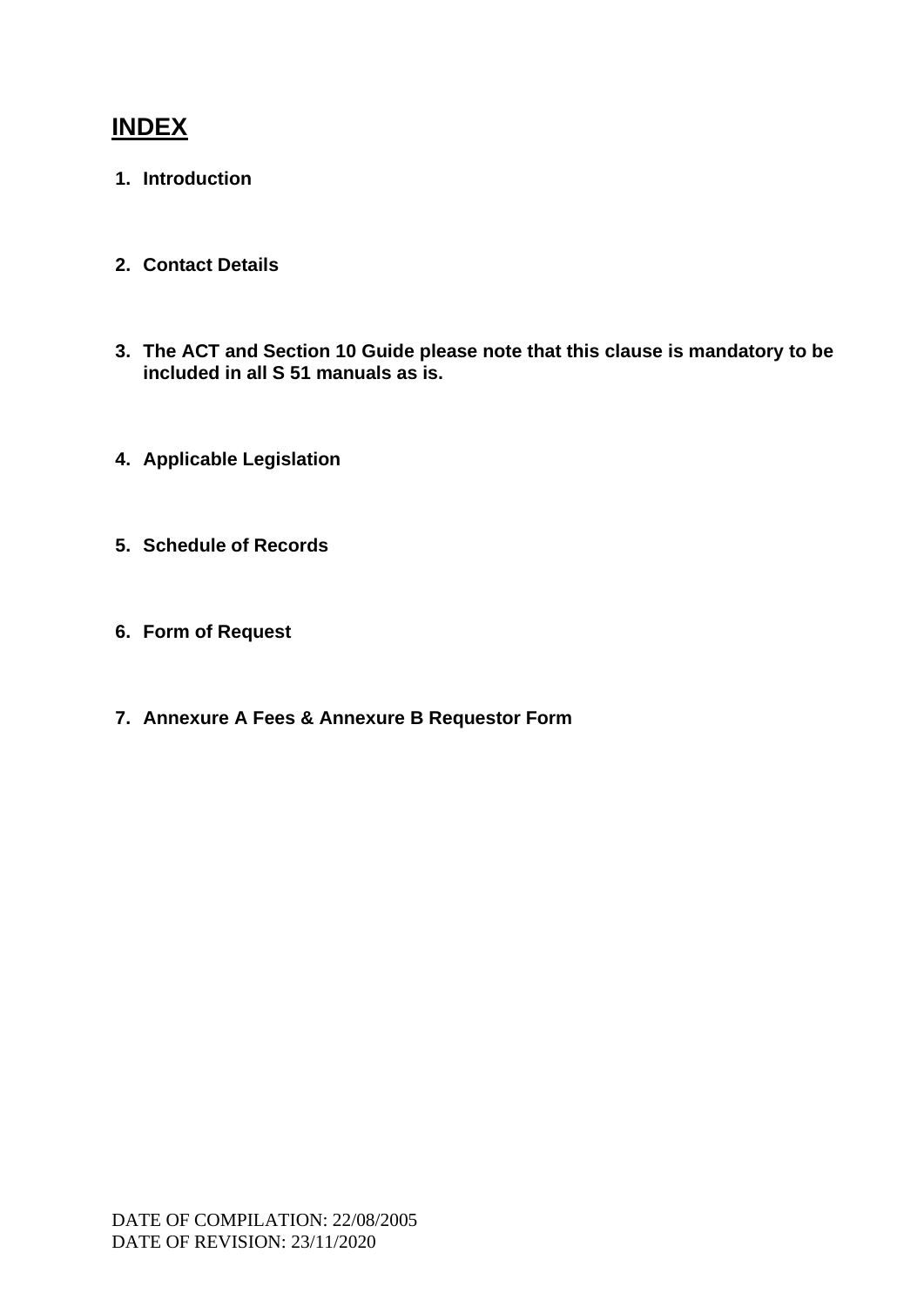#### **1. INTRODUCTION**

CK Insurance Brokers cc conducts business as a Short-Term Insurance Broker. I am an Authorized Service Provider in terms of the Financial Advisory & Intermediary Service Act. My FSP licence number is FSP 7086

CK Insurance Brokers cc is licensed to provide Advice and Intermediary services in the following products:

- Short Term Insurance Personal Lines
- Short Term Insurance Commercial Lines

#### **2. COMPANY CONTACT DETAILS**

- Directors: Denise Mason
- CEO: Denise Mason
- Postal Address: 14 Pongola Street, Farrarmere, Benoni, 1501, Gauteng, RSA

Street Address: 14 Pongola Street, Farrarmere, Benoni, 1501, Gauteng, RSA

Telephone Number: +27 (0)11 849-4848 CELL: +27 (0) 72 348 7548

Fax Number: 0866 364 050

Email: ckinsurancebrokerscc@gmail.com

#### **3. THE ACT**

- **3.1** The ACT grants a requester access to records of a private body, if the record is required for the exercise or protection of any rights. If a public body lodges a request, the public body must be acting in the public interest.
- **3.2** Requests in terms of the ACT shall be made in accordance with the prescribed procedures, at the rates provided. The forms and tariff are dealt with in paragraphs 6 and 7 of the Act.
- **3.3** Requesters are referred to the Guide in terms of Section 10 which has been compiled by the South African Human Rights Commission, which will contain information for the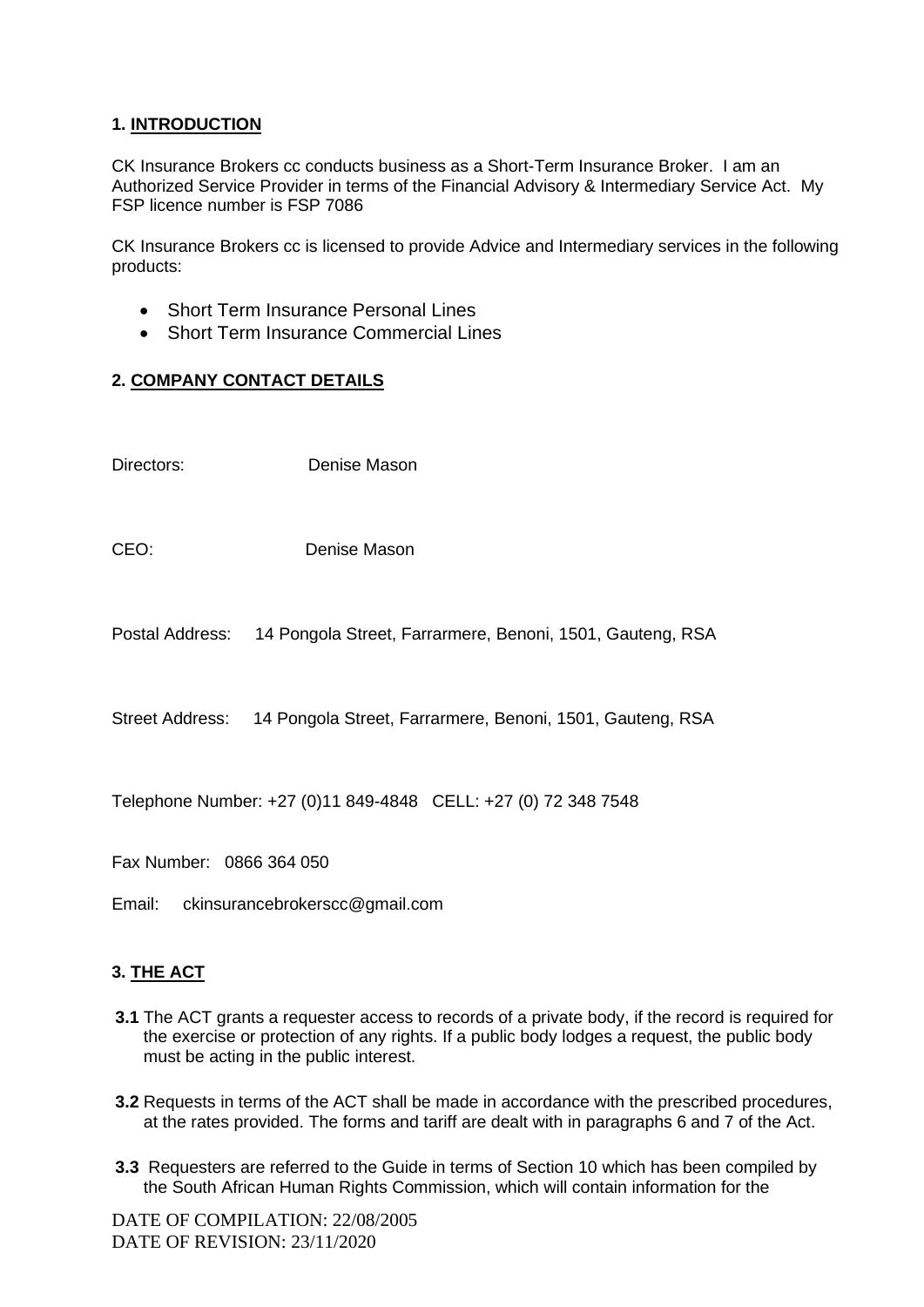purposes of exercising Constitutional Rights. The Guide is available from the SAHRC. The contact details of the Commission are:

| Postal Address:   | Private Bag 2700, Houghton, 2041 |
|-------------------|----------------------------------|
| Telephone Number: | +27-11-877 3600                  |
| Fax Number:       | +27-11-403 0625                  |
| Website:          | www.sahrc.org.za                 |

#### **4. APPLICABLE LEGISLATION**

| No             | <b>Ref</b>     | Act                                                     |
|----------------|----------------|---------------------------------------------------------|
|                | No 61 of 1973  | <b>Companies Act</b>                                    |
| $\overline{2}$ | No 98 of 1978  | Copyright Act                                           |
| 3              | No 55 of 1998  | <b>Employment Equity Act</b>                            |
| 4              | No 95 of 1967  | Income Tax Act                                          |
| 5              | No 66 of 1995  | Labour Relations Act                                    |
| 6              | No 89 of 1991  | Value Added Tax Act                                     |
| 7              | No 37 of 2002  | <b>Financial Advisory and Intermediary Services Act</b> |
| 8              | No 75 of 1997  | <b>Basic Conditions of Employment Act</b>               |
| 9              | No 69 of 1984  | <b>Close Corporations Act</b>                           |
| 10             | No 25 of 2002  | Electronic Communications and Transactions Act          |
| 11             | No 2 of 2000   | Promotion of Access of Information Act                  |
| 12             | No 30 of 1996  | Unemployment Insurance Act                              |
| 13             | No 9 of 2017   | <b>Financial Sector Regulation Act</b>                  |
| 14             | No 18 of 2017  | <b>Insurance Act</b>                                    |
| 15             | No 53 of 1998  | Short Term Insurance Act                                |
| 16             | Act 52 of 1998 | Long Term Insurance Act                                 |
| 17             | No 4 of 2013   | Protection of Personal Information Act                  |
| 18             | Act 38 of 2001 | Financial Intelligence Centre Act                       |
| 19             | Act 37 of 2004 | <b>Financial Services Ombud Schemes Act</b>             |
|                |                |                                                         |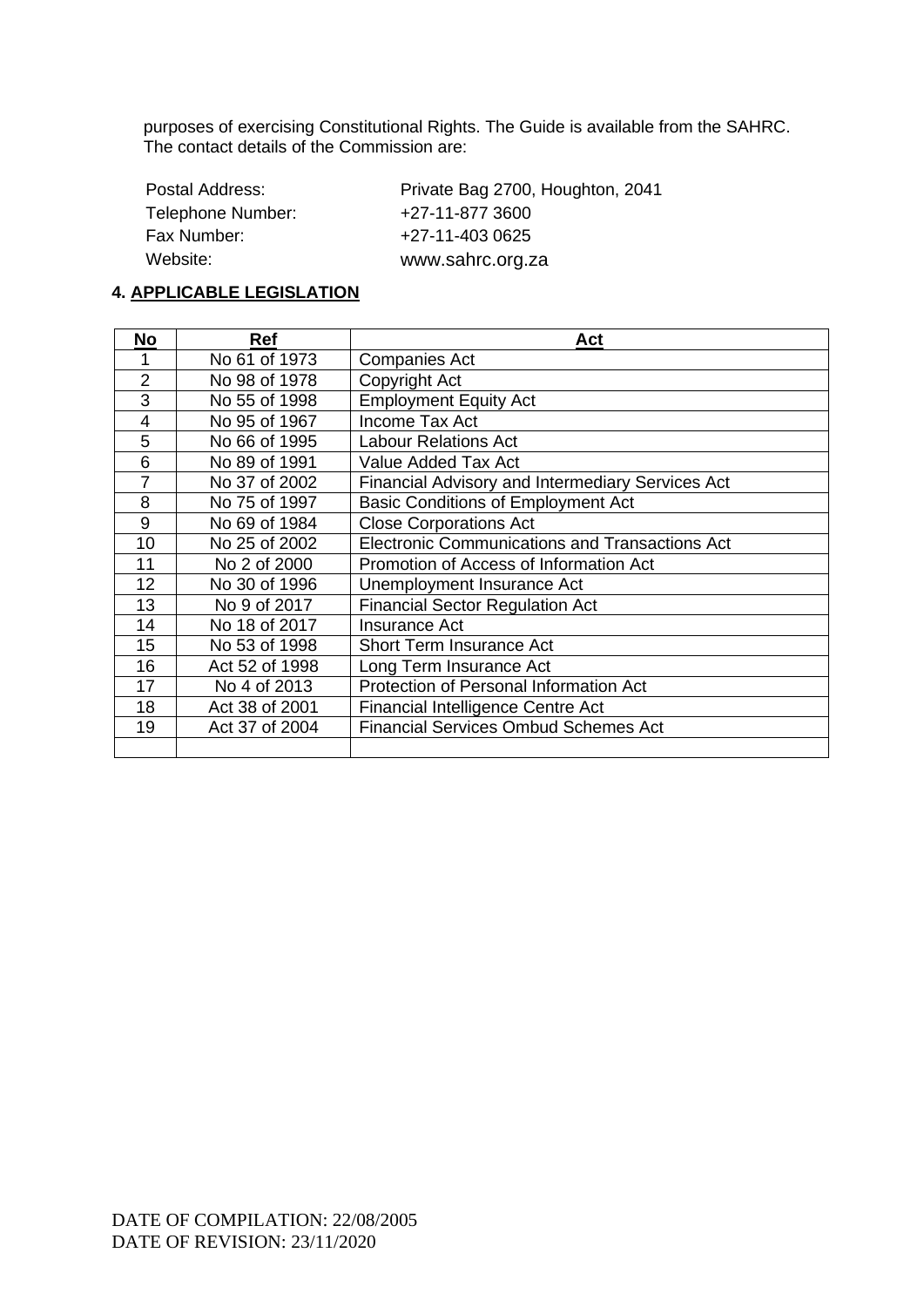#### **5. Schedule of Records**

| <b>Records</b><br><b>Company Records</b>                      | <b>Subject</b><br>$\circ$                                                                             | Registrations and statutory<br>authorisations and documents                                                                                                                                                                                                                                                                                 | <b>Availability</b><br>To be requested according to<br>PAIA request procedure if not<br>available on the Authorities<br>public website. |
|---------------------------------------------------------------|-------------------------------------------------------------------------------------------------------|---------------------------------------------------------------------------------------------------------------------------------------------------------------------------------------------------------------------------------------------------------------------------------------------------------------------------------------------|-----------------------------------------------------------------------------------------------------------------------------------------|
| Records relating to<br>operational aspects<br>of the business | $\Omega$<br>$\circ$<br>$\circ$<br>$\circ$<br>$\circ$<br>$\circ$<br>$\circ$<br>$\circ$<br>O<br>$\circ$ | Financial records<br>Operational records<br><b>Regulatory Correspondence</b><br>Statutory records<br>Internal correspondence<br>Statutory policies and procedures<br>Internal policies and procedures<br>Records of contractual agreements<br>between CK Insurance Brokers cc<br>and third parties<br>Asset register<br>Minutes of meetings | To be requested according to<br>PAIA request procedure as set<br>out in this manual                                                     |
| <b>Client Records</b>                                         | $\Omega$<br>$\Omega$<br>$\circ$                                                                       | Client data<br><b>Transaction records</b><br>Communication and correspondence<br>records                                                                                                                                                                                                                                                    | To be requested according to<br>PAIA request procedure as set<br>out in this manual                                                     |
| Employee records                                              | $\circ$<br>$\Omega$<br>$\circ$                                                                        | <b>Employment Records</b><br>Communications<br>Training and Competence registers                                                                                                                                                                                                                                                            | To be requested according to<br>PAIA request procedure as set<br>out in this manual                                                     |

#### **6. FORM OF REQUEST**

To facilitate the processing of your request, kindly:

- **6.1** Use the prescribed form, available on the website of the SOUTH AFRICAN HUMAN RIGHTS COMMISSION at [www.sahrc.org.za.](http://www.sahrc.org.za/) (also attached as Annexure B)
- **6.2** Address your request to the Head of the Company (CEO).
- **6.3** Provide sufficient details to enable the COMPANY to identify:
	- (a) The record(s) requested;
	- (b) The requester (and if an agent is lodging the request, proof of capacity);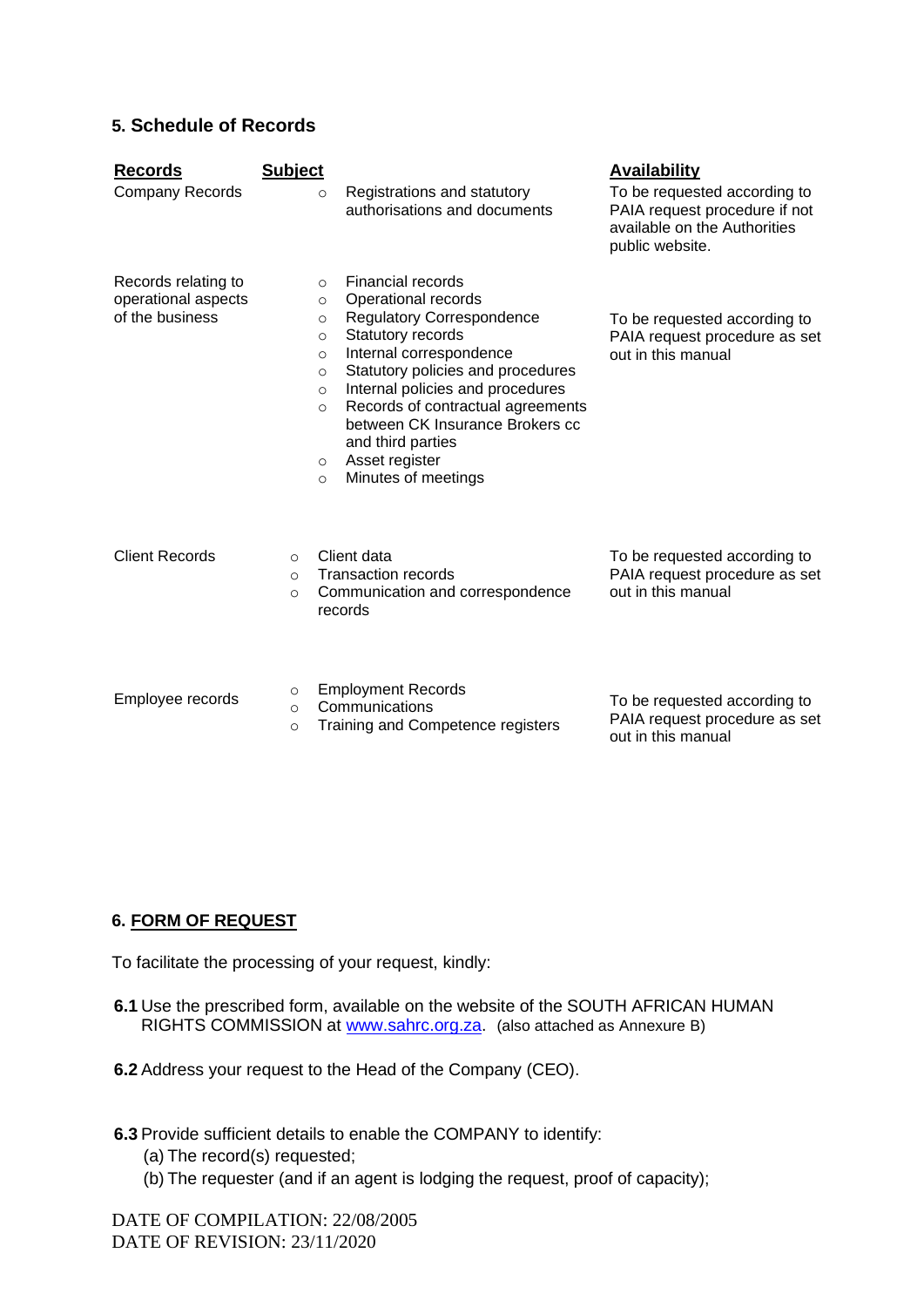- (c) The form of access required:
- (d) (i) The postal address or fax number of the requester in the Republic;
	- (ii) If the requester wishes to be informed of the decision in any manner (in addition to written) the manner and particulars thereof;
- (e) The right which the requester is seeking to exercise or protect with an explanation of the reason the record is required to exercise or protect the right.

#### **7**. **PRESCRIBED FEES** (attached as Annexure A)

The following applies to requests (other than personal requests):

- **7.1** A requestor is required to pay the prescribed fees (R50.00) before a request will be processed;
- **7.2** If the preparation of the record requested requires more than the prescribed hours (six), a deposit shall be paid (of not more than one third of the access fee which would be payable if the request were granted);
- **7.3** A requestor may lodge an application with a court against the tender/payment of the request fee and/or deposit;
- **7.4** Records may be withheld until the fees have been paid.
- **7.5** The fee structure is available on the website of the SOUTH AFRICAN HUMAN RIGHTS COMMISSION at [www.sahrc.org.za.](http://www.sahrc.org.za/)

Signed : ……………….……….. Date : …………………. **Director**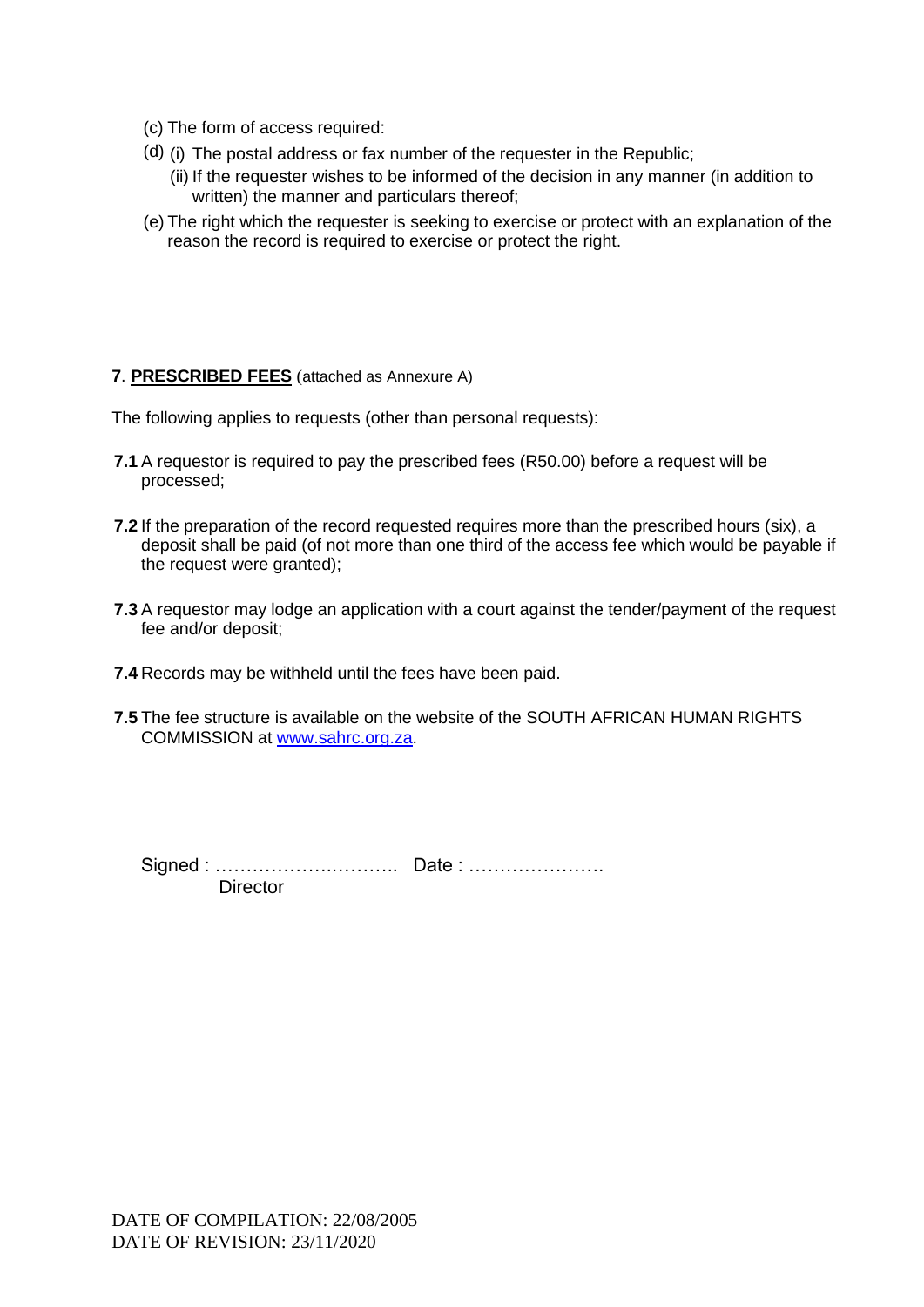| Annexure A                                                                                                                                                                                                                      |                |
|---------------------------------------------------------------------------------------------------------------------------------------------------------------------------------------------------------------------------------|----------------|
| A. Fees In Respect Of Private Bodies                                                                                                                                                                                            |                |
| 1. The fee for a copy of the manual as contemplated in regulation 9(2)(c) is R1, 10 for every photocopy<br>of an A4-size page or part thereof.                                                                                  |                |
| 2. The fees for reproduction referred to in regulation 11(1) are as follows:                                                                                                                                                    |                |
| (a) For every photocopy of an A4-size page or part thereof                                                                                                                                                                      | R<br>1,10      |
| (b) For every printed copy of an A4-size page or part thereof held<br>on a computer or in electronic or machine-readable form                                                                                                   | 0,75           |
| (c) For a copy in a computer-readable form on -<br>(i) stiffy disc                                                                                                                                                              | 7,50           |
| (ii) compact disc                                                                                                                                                                                                               | 70,00          |
| (d) (i) For a transcription of visual images,                                                                                                                                                                                   |                |
| for an A4-size page or part thereof                                                                                                                                                                                             | 40,00          |
| (ii) For a copy of visual images                                                                                                                                                                                                | 60,00          |
| (e) (i) For a transcription of an audio record,                                                                                                                                                                                 |                |
| for an A4-size page or part thereof                                                                                                                                                                                             | 20,00          |
| (ii) For a copy of an audio record                                                                                                                                                                                              | 30,00          |
| 3. The request fee payable by a requester, other than a personal requester, referred to in regulation<br>11(2) is R50,00.                                                                                                       |                |
| 4. The access fees payable by a requester referred to in regulation 11(3) are as follows:                                                                                                                                       | R              |
| (1)(a) For every photocopy of an A4-size page or part thereof                                                                                                                                                                   | 1,10           |
| (b) For every printed copy of an A4-size page or part thereof held<br>on a computer or in electronic or machine-readable form                                                                                                   | 0,75           |
| (c) For a copy in a computer-readable form on -                                                                                                                                                                                 |                |
| (i) stiffy disc                                                                                                                                                                                                                 | 7,50           |
| (ii) compact disc                                                                                                                                                                                                               | 70,00          |
| (d) (i) For a transcription of visual images,<br>for an A4-size page or part thereof<br>(ii) For a copy of visual images                                                                                                        | 40,00<br>60,00 |
| (e) (i) For a transcription of an audio record,                                                                                                                                                                                 |                |
| for an A4-size page or part thereof                                                                                                                                                                                             | 20,00          |
| (ii) For a copy of an audio record                                                                                                                                                                                              | 30,00          |
| (f) To search for and prepare the record for disclosure, R30,00 for each hour or part of an hour<br>reasonably required for such search and preparation.                                                                        |                |
| (2) For purposes of section 54(2) of the Act, the following applies:<br>(a) Six hours as the hours to be exceeded before a deposit is payable; and<br>(b) one third of the access fee is payable as a deposit by the requester. |                |
| (3) The actual postage is payable when a copy of a record must be posted to a requester.                                                                                                                                        |                |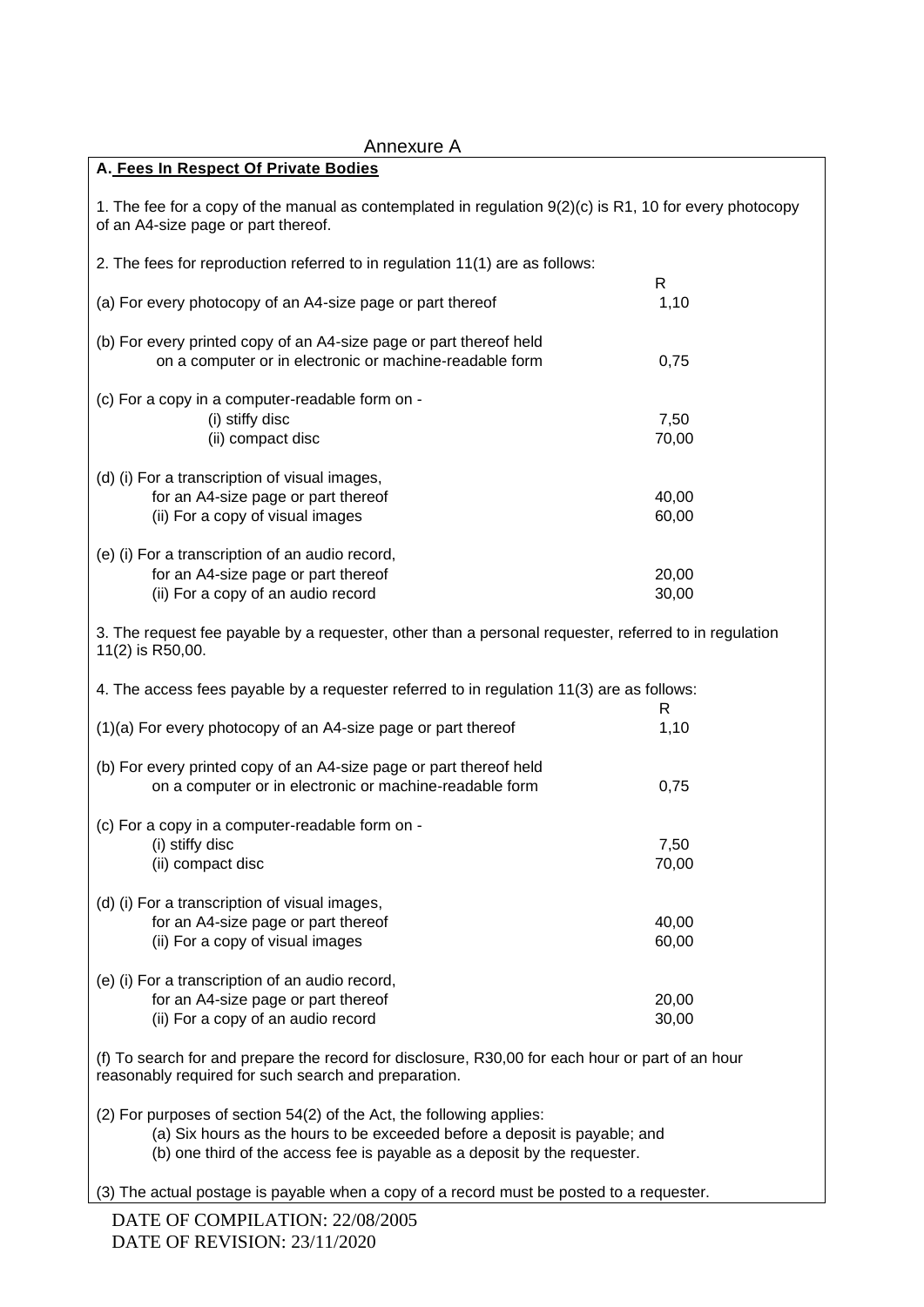Annexure B

| REQUEST FOR ACCESS TO RECORD OF PRIVATE BODY                                                                                                                                                                                                                                                             |
|----------------------------------------------------------------------------------------------------------------------------------------------------------------------------------------------------------------------------------------------------------------------------------------------------------|
|                                                                                                                                                                                                                                                                                                          |
| (Section 53(1) of the Promotion of Access to Information Act, 2000<br>(Act No. 2 of 2000)                                                                                                                                                                                                                |
| [Regulation 10]                                                                                                                                                                                                                                                                                          |
|                                                                                                                                                                                                                                                                                                          |
| Particulars of private body<br>А.                                                                                                                                                                                                                                                                        |
| The Head:                                                                                                                                                                                                                                                                                                |
|                                                                                                                                                                                                                                                                                                          |
| В.<br>Particulars of person requesting access to the record                                                                                                                                                                                                                                              |
| The particulars of the person who requests access to the record must be given below.<br>(a)<br>The address and/or fax number in the Republic to which the information is to be sent must be given.<br>(b)<br>Proof of the capacity in which the request is made, if applicable, must be attached.<br>(c) |
|                                                                                                                                                                                                                                                                                                          |
| Full names and surname:                                                                                                                                                                                                                                                                                  |
| Identity number:                                                                                                                                                                                                                                                                                         |
| Postal address:                                                                                                                                                                                                                                                                                          |
| Fax number:                                                                                                                                                                                                                                                                                              |
| E-mail address:<br>Telephone number:                                                                                                                                                                                                                                                                     |
| Capacity in which request is made, when made on behalf of another person:                                                                                                                                                                                                                                |
|                                                                                                                                                                                                                                                                                                          |
| C.<br>Particulars of person on whose behalf request is made                                                                                                                                                                                                                                              |
| This section must be completed ONLY if a request for information is made on behalf of another person.                                                                                                                                                                                                    |
|                                                                                                                                                                                                                                                                                                          |
| Full names and surname:                                                                                                                                                                                                                                                                                  |
| Identity number:                                                                                                                                                                                                                                                                                         |
|                                                                                                                                                                                                                                                                                                          |
|                                                                                                                                                                                                                                                                                                          |
| <b>Particulars of record</b><br>D.                                                                                                                                                                                                                                                                       |
| Provide full particulars of the record to which access is requested, including the reference number if<br>(a)                                                                                                                                                                                            |
| that is known to you, to enable the record to be located.<br>If the provided space is inadequate, please continue on a separate folio and attach it to this form.                                                                                                                                        |
| (b)<br>The requester must sign all the additional folios.                                                                                                                                                                                                                                                |
|                                                                                                                                                                                                                                                                                                          |
|                                                                                                                                                                                                                                                                                                          |
| Description of record or relevant part of the record:<br>1                                                                                                                                                                                                                                               |
| Reference number, if available:<br>2                                                                                                                                                                                                                                                                     |
| 3<br>Any further particulars of record:                                                                                                                                                                                                                                                                  |
|                                                                                                                                                                                                                                                                                                          |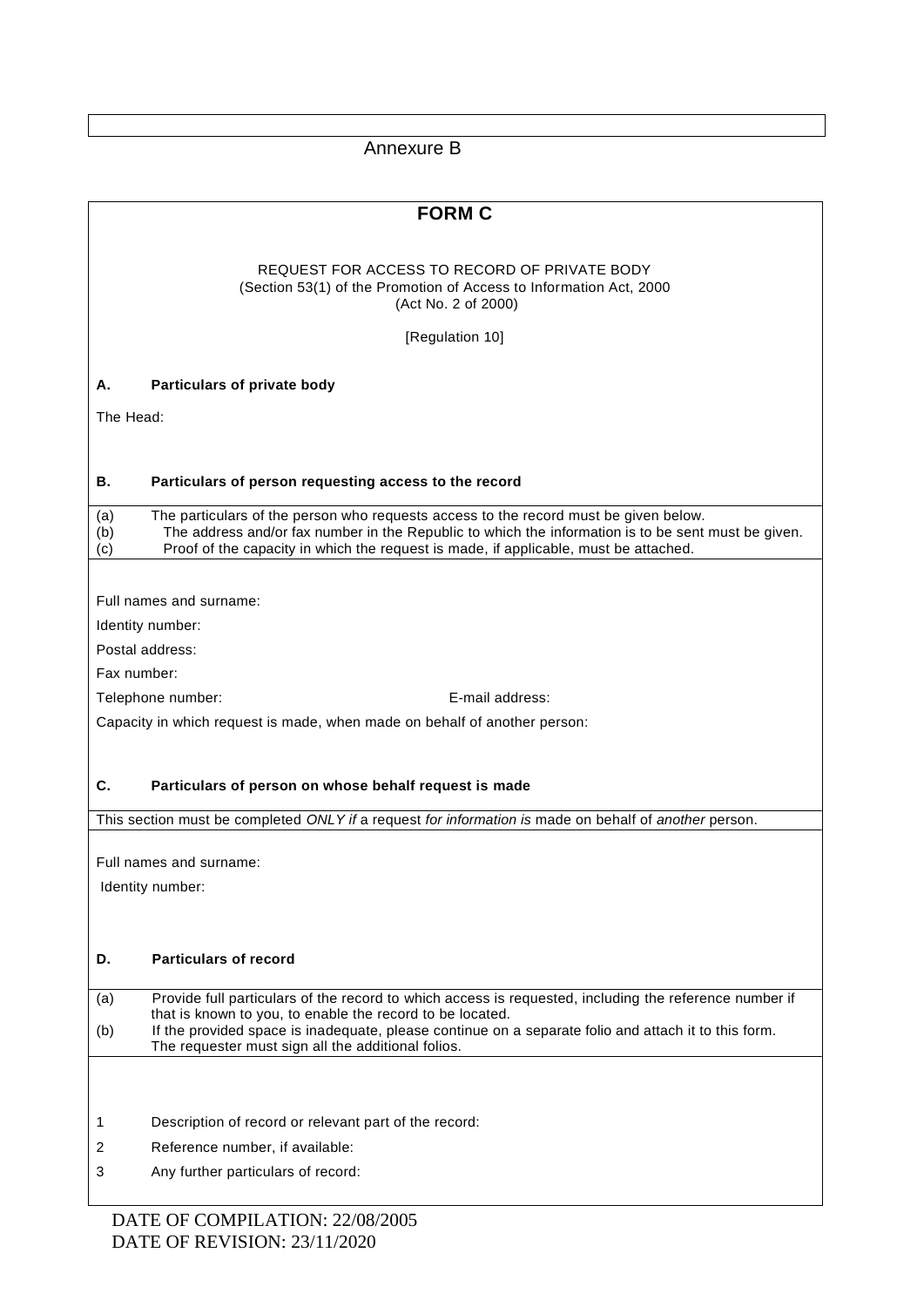| Е.<br><b>Fees</b>                                                                                                                                                                                                                                                                                                                                                                                                                                                                                                                                |                                                                                                |         |                      |                                                             |
|--------------------------------------------------------------------------------------------------------------------------------------------------------------------------------------------------------------------------------------------------------------------------------------------------------------------------------------------------------------------------------------------------------------------------------------------------------------------------------------------------------------------------------------------------|------------------------------------------------------------------------------------------------|---------|----------------------|-------------------------------------------------------------|
| A request for access to a record, other than a record containing personal information about yourself,<br>(a)<br>will be processed only after a request fee has been paid.<br>You will be notified of the amount required to be paid as the request fee.<br>(b)<br>The fee payable for access to a record depends on the form in which access is required and the<br>(c)<br>reasonable time required to search for and prepare a record.<br>If you qualify for exemption of the payment of any fee, please state the reason for exemption.<br>(d) |                                                                                                |         |                      |                                                             |
| Reason for exemption from payment of fees:                                                                                                                                                                                                                                                                                                                                                                                                                                                                                                       |                                                                                                |         |                      |                                                             |
| Form of access to record<br>F.                                                                                                                                                                                                                                                                                                                                                                                                                                                                                                                   |                                                                                                |         |                      |                                                             |
| If you are prevented by a disability to read, view or listen to the record in the form of access provided for in 1 to                                                                                                                                                                                                                                                                                                                                                                                                                            | 4 hereunder, state your disability and indicate in which form the record is required.          |         |                      |                                                             |
|                                                                                                                                                                                                                                                                                                                                                                                                                                                                                                                                                  |                                                                                                |         |                      |                                                             |
| Disability:<br>Mark the appropriate box with an X.                                                                                                                                                                                                                                                                                                                                                                                                                                                                                               |                                                                                                |         |                      | Form in which record is required                            |
| NOTES:<br>(a) Compliance with your request in the specified form may depend on the form in which the record is<br>available.<br>(b) Access in the form requested may be refused in certain circumstances. In such a case you will be<br>informed if access will be granted in another form.<br>(c) The fee payable for access for the record, if any, will be determined partly by the form in which access<br>is requested.                                                                                                                     |                                                                                                |         |                      |                                                             |
| 1. If the record is in written or printed form:                                                                                                                                                                                                                                                                                                                                                                                                                                                                                                  |                                                                                                |         |                      |                                                             |
| copy of record*                                                                                                                                                                                                                                                                                                                                                                                                                                                                                                                                  | inspection of record                                                                           |         |                      |                                                             |
| 2. If record consists of visual images                                                                                                                                                                                                                                                                                                                                                                                                                                                                                                           | this includes photographs, slides, video recordings, computer-generated images, sketches, etc) |         |                      |                                                             |
| view the images                                                                                                                                                                                                                                                                                                                                                                                                                                                                                                                                  | copy of the images"                                                                            | images* | transcription of the |                                                             |
| 3. If record consists of recorded words or information which can be reproduced in<br>sound:                                                                                                                                                                                                                                                                                                                                                                                                                                                      |                                                                                                |         |                      |                                                             |
| listen to the soundtrack<br>audio cassette                                                                                                                                                                                                                                                                                                                                                                                                                                                                                                       | transcription of soundtrack*<br>written or printed document                                    |         |                      |                                                             |
| 4. If record is held on computer or in an electronic or machine-readable form:                                                                                                                                                                                                                                                                                                                                                                                                                                                                   |                                                                                                |         |                      |                                                             |
| printed copy of record*                                                                                                                                                                                                                                                                                                                                                                                                                                                                                                                          | printed copy of information<br>derived from the record"                                        |         |                      | copy in computer readable form*<br>(stiffy or compact disc) |
| If you requested a copy or transcription of a record (above), do you wish the<br>copy or transcription to be posted to you?<br>Postage is payable.                                                                                                                                                                                                                                                                                                                                                                                               |                                                                                                |         | YES                  | NΟ                                                          |
|                                                                                                                                                                                                                                                                                                                                                                                                                                                                                                                                                  |                                                                                                |         |                      |                                                             |

 $\sqrt{ }$